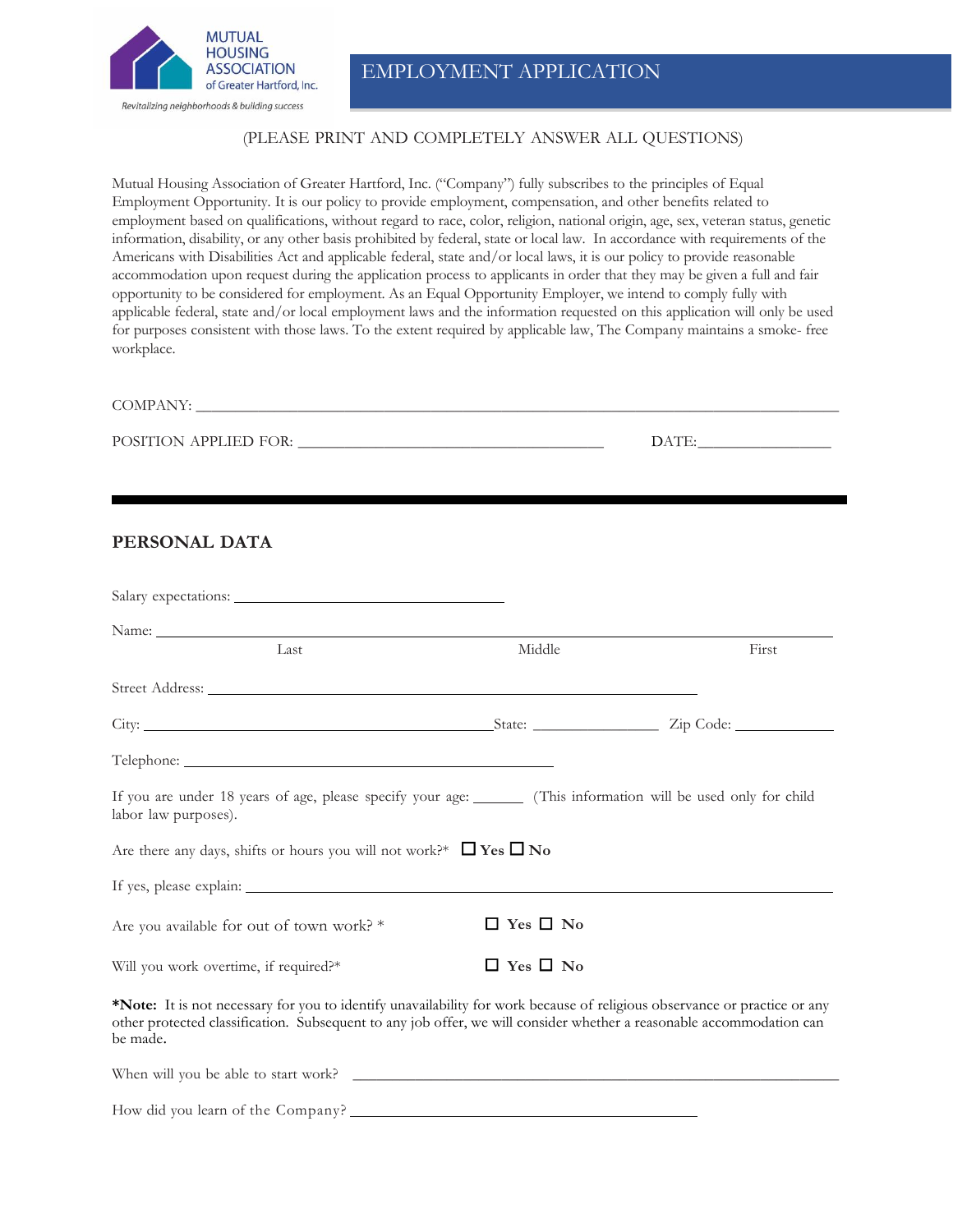Have you ever applied or worked for the Company before? ☐ **Yes** ☐ **No**

If yes, provide dates:

Are you legally authorized to work in the United States? ☐ **Yes** ☐ **No**

Will you now or in the future require sponsorship for employment visa status (e.g., H-1B visa status)? ☐ **Yes** ☐ **No**

**Note:** The Federal Immigration and Reform and Control Act of 1986 requires that a DHS Employment Eligibility Verification "Form I-9" be completed for every new hire and that within 3 business days of beginning work every new hire must present to the employer documentation establishing his/her identity and authorization to work. This federal requirement must be satisfied as a condition of employment.

### **DRIVING RECORD**

(Answer only if driving is a requirement of the job for which you are applying).

| Have you had any tickets? $\Box$ Yes $\Box$ No |  |  |
|------------------------------------------------|--|--|
| If yes, please explain:                        |  |  |
|                                                |  |  |

 $\_$  ,  $\_$  ,  $\_$  ,  $\_$  ,  $\_$  ,  $\_$  ,  $\_$  ,  $\_$  ,  $\_$  ,  $\_$  ,  $\_$  ,  $\_$  ,  $\_$  ,  $\_$  ,  $\_$  ,  $\_$  ,  $\_$  ,  $\_$  ,  $\_$  ,  $\_$  ,  $\_$  ,  $\_$  ,  $\_$  ,  $\_$  ,  $\_$  ,  $\_$  ,  $\_$  ,  $\_$  ,  $\_$  ,  $\_$  ,  $\_$  ,  $\_$  ,  $\_$  ,  $\_$  ,  $\_$  ,  $\_$  ,  $\_$  ,

### **EDUCATION**

Describe any educational degrees, skills, training or experience you believe are relevant to the job applied for:

| Name, City and State of<br><b>Educational Institution</b> | Graduated  |                | If no,<br>Degree  | <b>Type of Degree</b><br>Received or | Major | Minor | Grade Point/       |
|-----------------------------------------------------------|------------|----------------|-------------------|--------------------------------------|-------|-------|--------------------|
|                                                           | <b>Yes</b> | N <sub>o</sub> | Credits<br>Earned | Expected                             |       |       | <b>Overall GPA</b> |
| <b>High School</b>                                        |            |                |                   |                                      |       |       |                    |
| <b>College or University</b>                              |            |                |                   |                                      |       |       |                    |
| Technical/GED                                             |            |                |                   |                                      |       |       |                    |
| Licenses/ Certification/Other                             |            |                |                   |                                      |       |       |                    |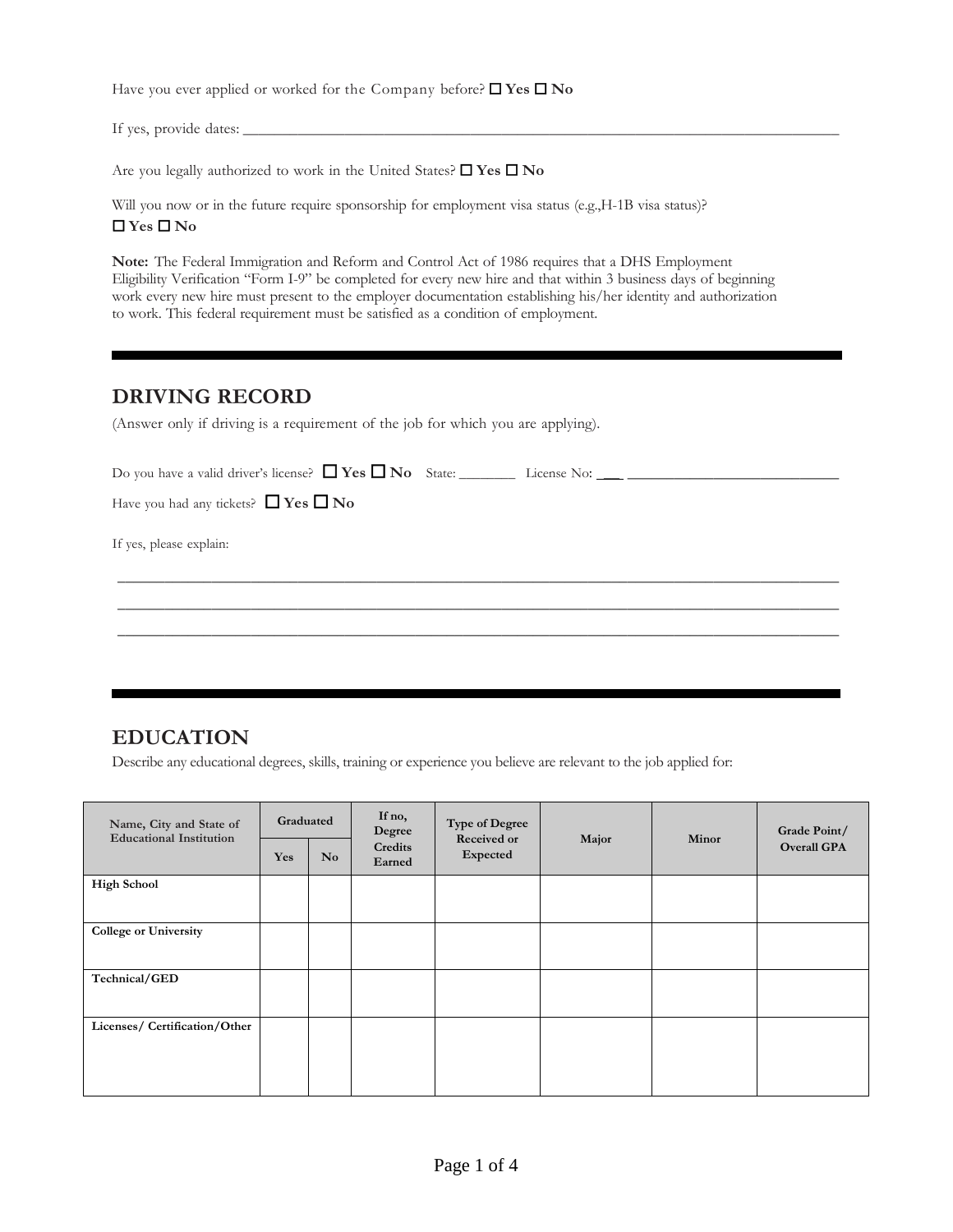# **EMPLOYMENT HISTORY:**

Please complete for all full-time or part-time employment beginning with most recent employer. You may include as part of your employment history any verified work performed on a volunteer basis. All applicants should start with their most recent job, include military assignments and voluntary employment and provide ten (10) years of history. (A separate sheet may be attached.) You must explain any gaps in your employment history.

| Address: National Address: National Address: National Address: National Address: National Address: N |                                      |
|------------------------------------------------------------------------------------------------------|--------------------------------------|
|                                                                                                      |                                      |
|                                                                                                      |                                      |
|                                                                                                      |                                      |
|                                                                                                      |                                      |
|                                                                                                      |                                      |
|                                                                                                      |                                      |
|                                                                                                      |                                      |
|                                                                                                      | May we contact: $\Box$ Yes $\Box$ No |
|                                                                                                      |                                      |
|                                                                                                      |                                      |
|                                                                                                      |                                      |
|                                                                                                      |                                      |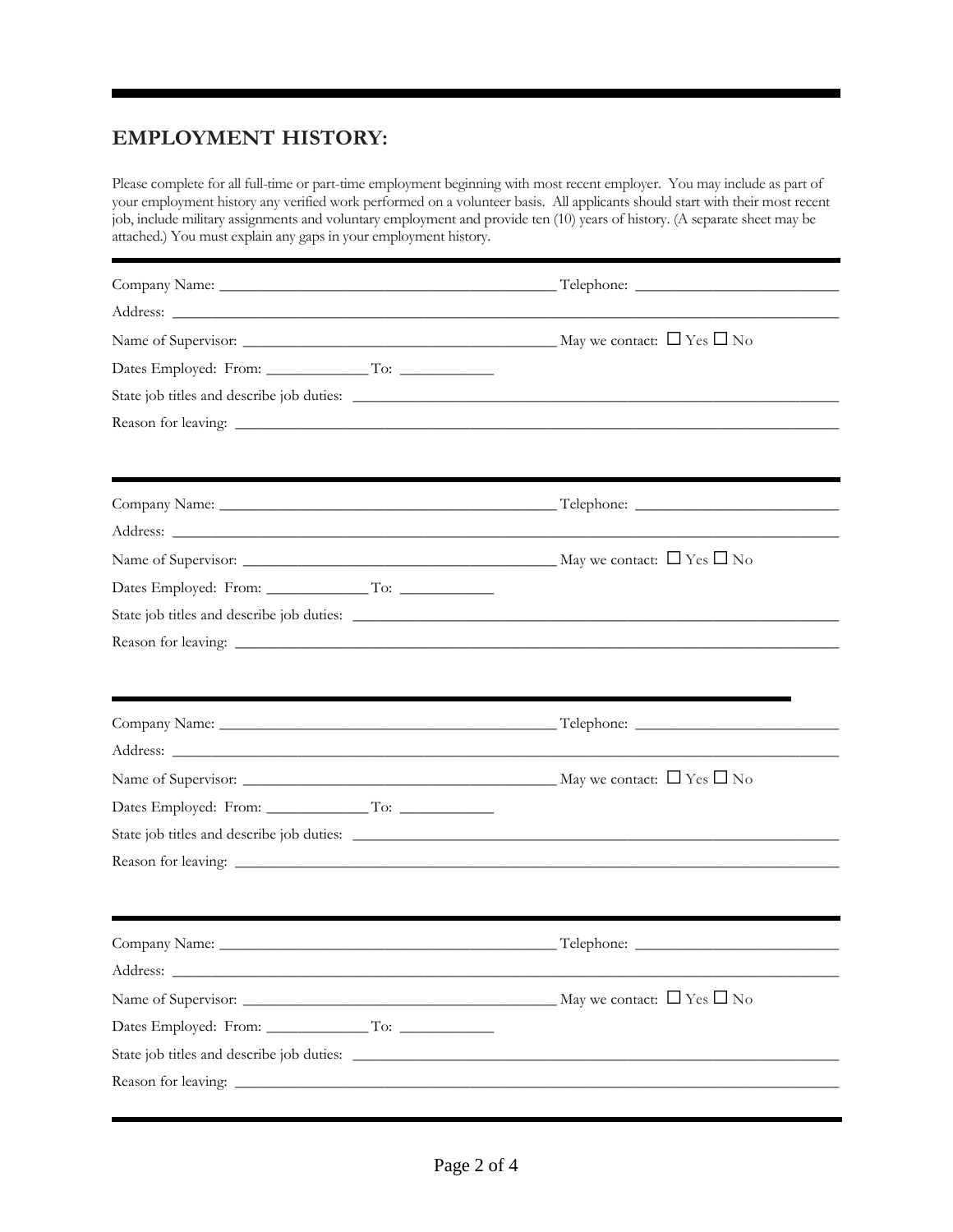| Have you ever been discharged or asked to resign from employment? $\Box$ Yes $\Box$ No |  |
|----------------------------------------------------------------------------------------|--|
| If yes, explain:                                                                       |  |

Did you receive any discipline in your last 12 months of active employment with your previous employer? ☐ **Yes** ☐ **No** If yes, please explain: \_\_\_\_\_\_\_\_\_\_\_\_\_\_\_\_\_\_\_\_\_\_\_\_\_\_\_\_\_\_\_\_\_\_\_\_\_\_\_\_\_\_\_\_\_\_\_\_\_\_\_\_\_\_\_\_\_\_\_\_\_\_\_\_

| Were you given a performance evaluation within the last 12 months of active employment? $\Box$ Yes $\Box$ No |  |  |  |  |  |  |  |  |  |  |  |
|--------------------------------------------------------------------------------------------------------------|--|--|--|--|--|--|--|--|--|--|--|
|--------------------------------------------------------------------------------------------------------------|--|--|--|--|--|--|--|--|--|--|--|

If yes, what was the range of scores used and what was your score? \_\_\_\_\_\_\_\_\_\_\_\_\_\_\_\_\_\_\_\_\_\_\_\_\_\_\_\_\_\_\_\_\_\_\_\_\_\_\_\_

Have you signed any non-competition or non-solicitation agreement or any other kind of agreement with any other employer that might restrict you from working for the Company (you will be required to furnish a copy of the agreement if you are being considered for hire)?

 $\_$  ,  $\_$  ,  $\_$  ,  $\_$  ,  $\_$  ,  $\_$  ,  $\_$  ,  $\_$  ,  $\_$  ,  $\_$  ,  $\_$  ,  $\_$  ,  $\_$  ,  $\_$  ,  $\_$  ,  $\_$  ,  $\_$  ,  $\_$  ,  $\_$  ,  $\_$  ,  $\_$  ,  $\_$  ,  $\_$  ,  $\_$  ,  $\_$  ,  $\_$  ,  $\_$  ,  $\_$  ,  $\_$  ,  $\_$  ,  $\_$  ,  $\_$  ,  $\_$  ,  $\_$  ,  $\_$  ,  $\_$  ,  $\_$  ,

 $\_$  ,  $\_$  ,  $\_$  ,  $\_$  ,  $\_$  ,  $\_$  ,  $\_$  ,  $\_$  ,  $\_$  ,  $\_$  ,  $\_$  ,  $\_$  ,  $\_$  ,  $\_$  ,  $\_$  ,  $\_$  ,  $\_$  ,  $\_$  ,  $\_$  ,  $\_$  ,  $\_$  ,  $\_$  ,  $\_$  ,  $\_$  ,  $\_$  ,  $\_$  ,  $\_$  ,  $\_$  ,  $\_$  ,  $\_$  ,  $\_$  ,  $\_$  ,  $\_$  ,  $\_$  ,  $\_$  ,  $\_$  ,  $\_$  ,

 $\_$  ,  $\_$  ,  $\_$  ,  $\_$  ,  $\_$  ,  $\_$  ,  $\_$  ,  $\_$  ,  $\_$  ,  $\_$  ,  $\_$  ,  $\_$  ,  $\_$  ,  $\_$  ,  $\_$  ,  $\_$  ,  $\_$  ,  $\_$  ,  $\_$  ,  $\_$  ,  $\_$  ,  $\_$  ,  $\_$  ,  $\_$  ,  $\_$  ,  $\_$  ,  $\_$  ,  $\_$  ,  $\_$  ,  $\_$  ,  $\_$  ,  $\_$  ,  $\_$  ,  $\_$  ,  $\_$  ,  $\_$  ,  $\_$  ,

 $\_$  ,  $\_$  ,  $\_$  ,  $\_$  ,  $\_$  ,  $\_$  ,  $\_$  ,  $\_$  ,  $\_$  ,  $\_$  ,  $\_$  ,  $\_$  ,  $\_$  ,  $\_$  ,  $\_$  ,  $\_$  ,  $\_$  ,  $\_$  ,  $\_$  ,  $\_$  ,  $\_$  ,  $\_$  ,  $\_$  ,  $\_$  ,  $\_$  ,  $\_$  ,  $\_$  ,  $\_$  ,  $\_$  ,  $\_$  ,  $\_$  ,  $\_$  ,  $\_$  ,  $\_$  ,  $\_$  ,  $\_$  ,  $\_$  ,

☐ **Yes** ☐ **No** 

If yes, please explain: \_\_\_\_\_\_\_\_\_\_\_\_\_\_\_\_\_\_\_\_\_\_\_\_\_\_\_\_\_\_\_\_\_\_\_\_\_\_\_\_\_\_\_\_\_\_\_\_\_\_\_\_\_\_\_\_\_\_\_\_\_\_\_\_\_\_\_\_\_\_\_\_\_\_\_\_

**PROFESSIONAL REFERENCES** (Please list three individuals unrelated to you with whom you have

worked who know your qualifications for this position.)

| <b>NAME</b> | <b>ADDRESS</b> | <b>PHONE</b> | <b>RELATIONSHIP</b> |
|-------------|----------------|--------------|---------------------|
|             |                |              |                     |
|             |                |              |                     |
|             |                |              |                     |
|             |                |              |                     |
|             |                |              |                     |
|             |                |              |                     |

**MILITARY** (Complete only if you served in the military.)

| Branch of Service:                                                                                        | Number of Years /Months of Service: |
|-----------------------------------------------------------------------------------------------------------|-------------------------------------|
| Rank at Discharge;                                                                                        | Date of Discharge:                  |
| Describe any military skills, training or experience you believe are relevant to the job you applied for: |                                     |

 $\_$  ,  $\_$  ,  $\_$  ,  $\_$  ,  $\_$  ,  $\_$  ,  $\_$  ,  $\_$  ,  $\_$  ,  $\_$  ,  $\_$  ,  $\_$  ,  $\_$  ,  $\_$  ,  $\_$  ,  $\_$  ,  $\_$  ,  $\_$  ,  $\_$  ,  $\_$  ,  $\_$  ,  $\_$  ,  $\_$  ,  $\_$  ,  $\_$  ,  $\_$  ,  $\_$  ,  $\_$  ,  $\_$  ,  $\_$  ,  $\_$  ,  $\_$  ,  $\_$  ,  $\_$  ,  $\_$  ,  $\_$  ,  $\_$  ,  $\_$  ,  $\_$  ,  $\_$  ,  $\_$  ,  $\_$  ,  $\_$  ,  $\_$  ,  $\_$  ,  $\_$  ,  $\_$  ,  $\_$  ,  $\_$  ,  $\_$  ,  $\_$  ,  $\_$  ,  $\_$  ,  $\_$  ,  $\_$  ,  $\_$  ,  $\_$  ,  $\_$  ,  $\_$  ,  $\_$  ,  $\_$  ,  $\_$  ,  $\_$  ,  $\_$  ,  $\_$  ,  $\_$  ,  $\_$  ,  $\_$  ,  $\_$  ,  $\_$  ,  $\_$  ,  $\_$  ,  $\_$  ,  $\_$  ,  $\_$  ,  $\_$  ,  $\_$  ,  $\_$  ,  $\_$  ,  $\_$  ,  $\_$  ,  $\_$  ,  $\_$  ,  $\_$  ,  $\_$  ,  $\_$  ,  $\_$  ,  $\_$  ,  $\_$  ,  $\_$  ,  $\_$  ,  $\_$  ,  $\_$  ,  $\_$  ,  $\_$  ,  $\_$  ,  $\_$  ,  $\_$  ,  $\_$  ,  $\_$  ,  $\_$  ,  $\_$  ,  $\_$  ,  $\_$  ,  $\_$  ,  $\_$  ,  $\_$  ,  $\_$  ,  $\_$  ,  $\_$  ,  $\_$  ,